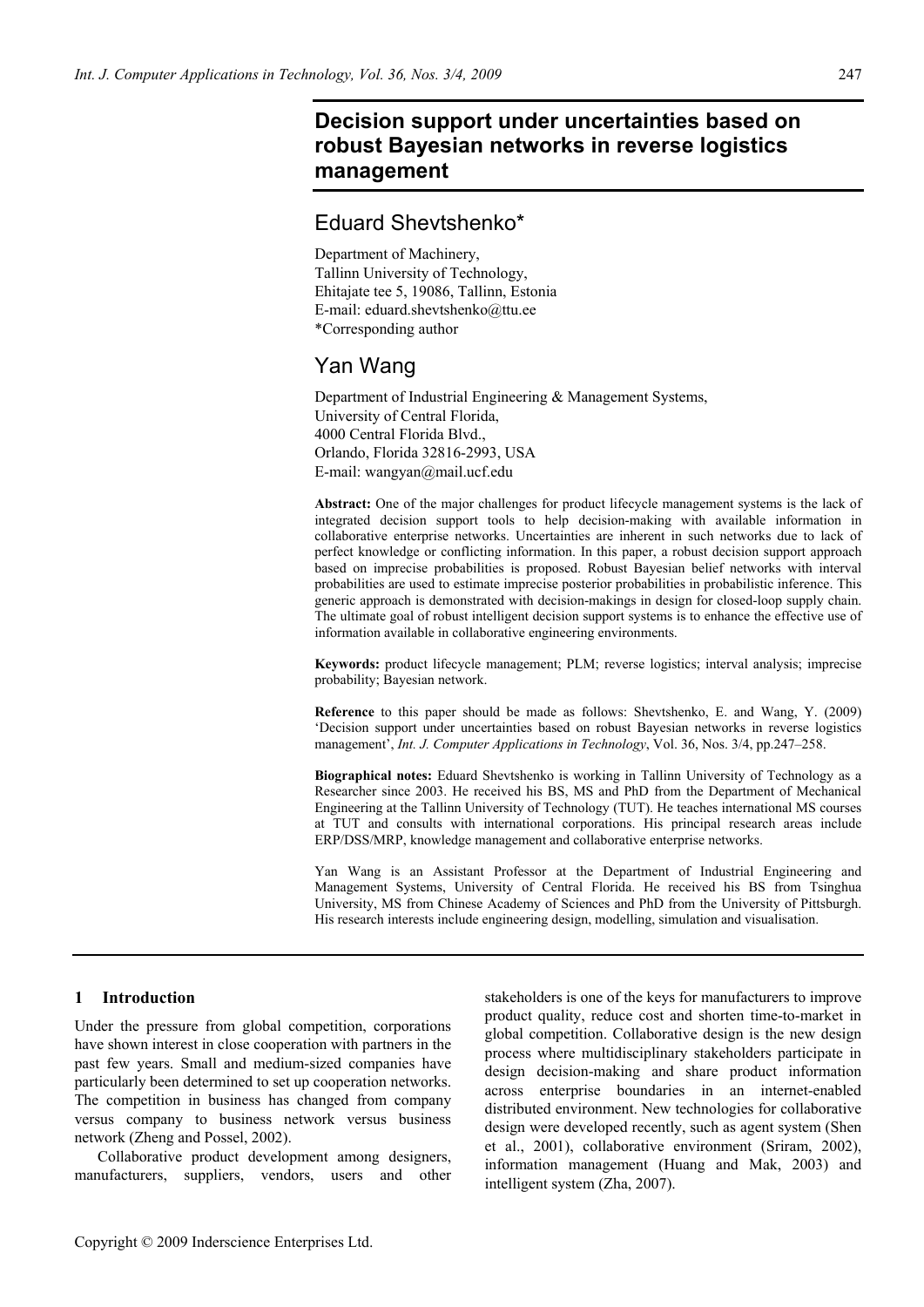Product lifecycle management (PLM) systems have been widely accepted as the major enterprise-level platform for information sharing and integration in collaborative design and manufacturing. It consists of a collection of software tools including product data management (PDM), enterprise resource planning (ERP), collaboration process management (CPM), customer relationship management (CRM), supplier relationship management (SRM), document knowledge management (DKM), environment health and safety management (EHSM) and others. Yet, one of the major challenges for PLM systems is the lack of integrated decision support tools to help decision-making with available information within the systems.

This paper addresses the need of decision support in the collaborative networks of production enterprises. An intelligent decision support system (IDSS) should integrate with different ERP systems in such networks of collaborative enterprises. An IDSS is a strategic and tactical tool capable of supporting a variety of users in making informed decisions. Information from this system will be used to support both the external and internal objectives of a corporation. The role of the IDSS is to suggest solutions given certain situations. Thus human users can assess the proposals prepared by the system and make decisions. The IDSS enables enterprise networks to be less dependent on personal experiences of employees and facilitate enterprise knowledge accumulation.

The effectiveness of an IDSS is dependent on the alignment of two conditions: the ability to collect the required data from the business functions and the conversion of the data into useful information. One challenge of decision-making in such collaborative networks is *uncertainty*. Uncertainty is due to lack of perfect knowledge or enough information. It is also known as epistemic uncertainty and reducible uncertainty. There are several sources of uncertainties in collaborative networks, including:

- Lack of data: the basic function of ERP systems is to collect and share information. When collaboration is across enterprise boundaries, not all enterprise data are sharable. Sensitive parameters, trading secrets and other intellectual properties from other companies usually are not available.
- Conflicting information: if there are multiple sources of information through different ERP systems or databases, decision-makers may face conflicts among them. It is not wise to draw simple conclusions without considering the contradictory evidence.
- Conflicting beliefs: when data are not available. decision-makers usually depend on domain experts' opinions. The judgments from those experts can be different due to the diversity of their past experiences.
- Lack of introspection: decision-makers may not be able to afford the necessary time to think deliberately about an uncertain event. Lack of introspection makes decision-making inherently risky.

Measurement errors: the data collected by the ERP systems may contain errors due to measuring environments and human errors. The quality of collected quantities affects decision-makers' judgments.

Therefore, uncertainty should be incorporated in the IDSS for enterprise networks. Traditionally, Bayesian networks are used to accommodate uncertainties in probabilistic inference. In a dynamic business environment, decision-makers usually are required to make proper decisions related to product portfolio, platform selection, material flow and others based on the latest available information. Bayesian networks are convenient in updating prior knowledge based on the extra information. They capture relationships among random variables and provide a reasoning approach with the underlying Bayes' theorem. Bayesian networks have been widely applied in classification, data fusion, information retrieval and decision support. Nevertheless, the traditional Bayesian networks do not differentiate uncertainty from *variability*. Variability is due to the inherent randomness in a system. It is irreducible even by additional measurements and extra information. Therefore, variability is different from uncertainty. The traditional Bayesian networks consider variability and uncertainty collectively and simply represent them with probability distributions.

Uncertainty in Bayesian networks are manifested as impreciseness of probability distributions due to lack of knowledge. For instance, the probability that our market share will go up in the next six months is between 0.2 and 0.4, instead of 0.3 precisely or the probability that our new product will last longer than ten years is between 0.7 and 0.8. The impreciseness directly affects the robustness of the reasoning process. This impreciseness can be interpreted as uncertain situations. In such cases, we intend to consider a range of possible scenarios, instead of one, to ensure the robustness during decision-making.

In this paper, we propose a new decision-making approach based on robust Bayesian networks under uncertainty for IDSS, where interval-valued imprecise probabilities are used. Interval values consider a range of situations and represent uncertainties. In combination with probabilities that address variabilities, imprecise probabilities with lower and upper bounds allow us to consider a range of possible scenarios simultaneously in probabilistic inference. Incorporating uncertainties in stochastic models is particularly important when the size of available data is small or contradictory evidence does not allow us to reach consensus.

In the remainder of the paper, Section 2 gives a brief overview of Bayesian network and imprecise probability. In Section 3, we present the proposed robust Bayesian belief networks (BBNs) for decision-making under uncertainties in IDSS systems. In Section 4, we apply the new probabilistic reasoning approach to a general framework of closed-loop supply chain and illustrate it with an example of circuit board lifecycle decision-making in Section 5.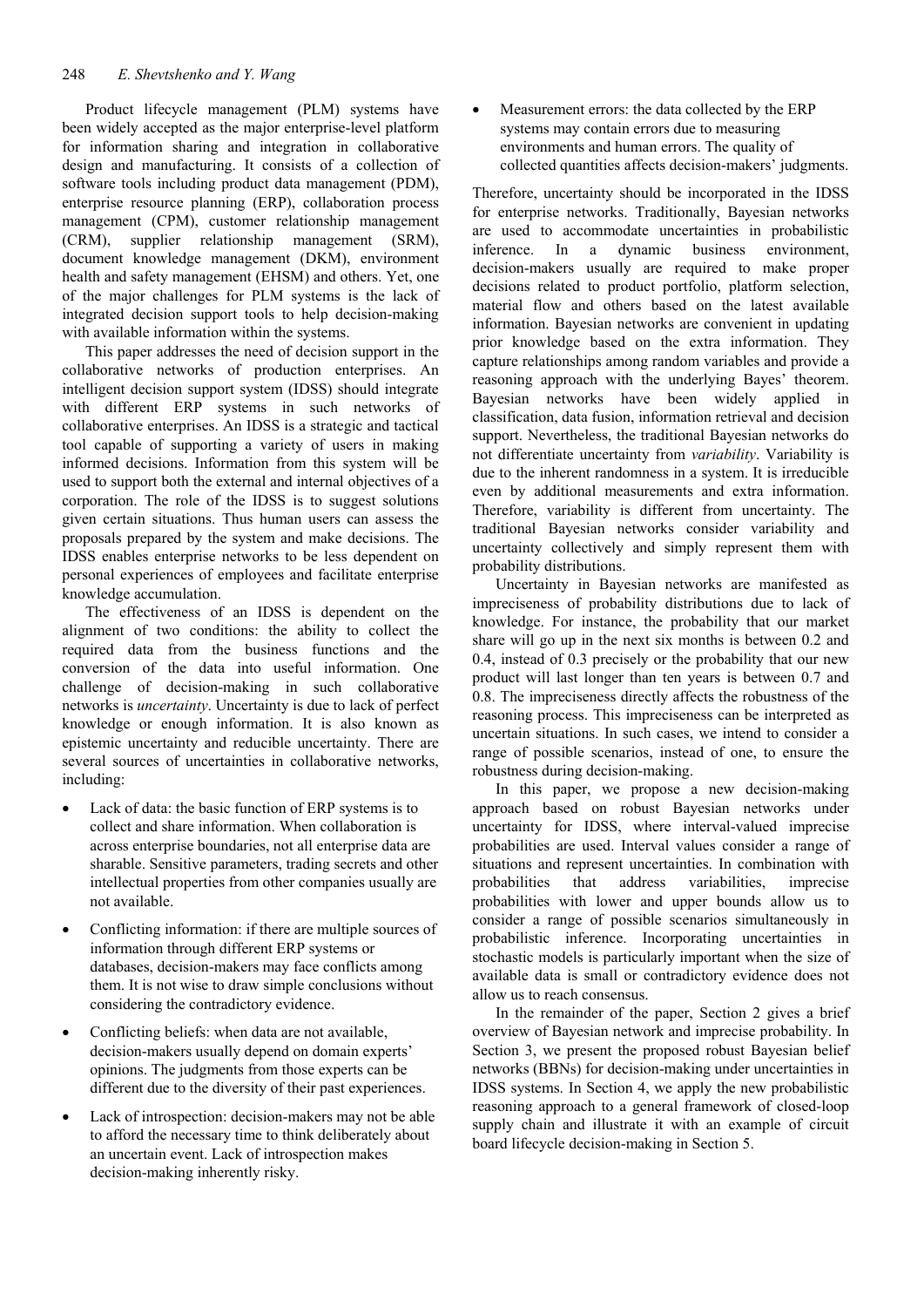## **2 Background**

#### *2.1 Bayesian belief network*

A BBN is a probabilistic graphical model with elements of nodes, arrows between nodes and probability assignments. We can consider a Bayesian network as a directed acyclic graph in which nodes represent random variables, where the random variable may be either discrete or continuous. In the case of discrete variables, they represent finite sets of mutually exclusive states which themselves can be categorical. Bayesian networks have a built-in computational architecture for computing the effect of evidence on the states of the variables.

BBN is able to update the probabilities of variable states while learning new evidence. It also utilises probabilistic independence relationships, both explicitly and implicitly represented in graphical models, in order to compute efficiently for large and complex problems (Taroni et al., 2006).

In BBN, the decision-maker is concerned with determining the probability that a hypothesis (*H*) is true, from evidence (*E*) linking the hypothesis to other observed states of the world. The approach makes use of the Bayes' rule to combine various sources of evidence. The Bayes' rule states that the posterior probability of hypothesis *H* given that evidence  $E$  is present or  $P(H|E)$ , is

$$
P(H \mid E) = \frac{P(E \mid H)P(H)}{P(E)}
$$

where  $P(H)$  is the probability of the hypothesis being true prior to obtaining the evidence  $E$  and  $P(E|H)$  is the likelihood of obtaining the evidence *E* given that the hypothesis *H* is true.

When the evidence consists of multiple sources denoted as  $E_1, E_2, \ldots, E_n$ , each of which is conditionally independent, the Bayes' rule can be expanded into the expression:

$$
P(H \mid \bigcap_j E_j) = \frac{\prod_{j=1}^n P(E_j \mid H)P(H)}{\prod_{j=1}^n P(E_j)}
$$

The BBN architecture updates probabilities of the variable states on learning new evidence.

The BBN approach has been applied in solving manufacturing and production related problems. For instance, an interesting approach of online alert systems for production plants was proposed (Nielsen and Jensen, 2007). A methodology was developed for detecting fault and abnormal behaviours in production plants. This methodology has been successfully tested on both real world data from a power plant and simulated data from an oil production facility.

BBN was applied in root cause diagnostics of process variations (Dev and Story, 2005). It is an effective tool to explicitly address input uncertainty and utilise data from multiple sources. After being trained with data sets, the network was able to diagnose the correct state at a 60% confidence level.

BBN was also successfully implemented for technology planning (Spath and Agostini, 1997). The aim was to design a system for adaptive planning with integrated feedbacks from real time process data and experiences. A Bayesian structure was derived from historical data stored as processing elements. It was allowed to update the network (both the structure and the probabilities) and to expand, improve or optimise the decision base.

BBN has also been used as the knowledge base of reasoning systems for supply chain diagnostics and prediction, vendor appraisal, customer assessment, evaluation of strategic or technical alliance (Kao et al., 2005). The participating enterprises in the supply chain can solve the reasoning problems based on the networks.

The different applications mentioned above are based on the traditional BBN models, where probabilities are assumed to be precisely known. When this assumption does not necessarily hold, the robustness of BBN should be aware of. Sensitivity analysis is the common approach to study the effect of uncertainty by introducing the variations of probability values.

A neighbourhood concept from sensitivity analysis, called *ε-contamination model*, is usually used to study the robustness (Insua and Ruggeri, 2000). It is focused on replacing a single prior distribution by a class of priors. Computing the range of the ensuring answers as the prior varying over the class is based on the model.

$$
\Gamma_{\varepsilon} = \left\{ P : P = (1 - \varepsilon)P_0 + \varepsilon Q, Q \in \vartheta \right\}
$$

where  $\Gamma$ <sub>*ε*</sub> is the *ε*-neighbourhood of probability  $P_0$  and  $\vartheta$ is called the class of contaminations that contains some arbitrary probability measurement *Q*. The popularity of the model arises, in part, from the ease of its specification and from the fact that it can be easily handled by the traditional precise probability theory.

In this paper, we propose a different approach to incorporate uncertainty in probabilistic inference. We integrate interval-based imprecise probabilities into Bayesian networks in order to improve the robustness of reasoning. The foundation of our approach is imprecise probability, as introduced in Section 2.2.

#### *2.2 Imprecise probability*

Imprecise probability is a generalisation of traditional probability to differentiate uncertainty from variability both qualitatively and quantitatively. An interval-valued probability  $[p, \overline{p}]$  with the lower and upper bounds captures imprecision and indeterminacy. The width of the interval reflects the degree of uncertainty.

There have been several representations of imprecise probabilities. For example, behavioural imprecise probability theory (Walley, 1991a) models behavioural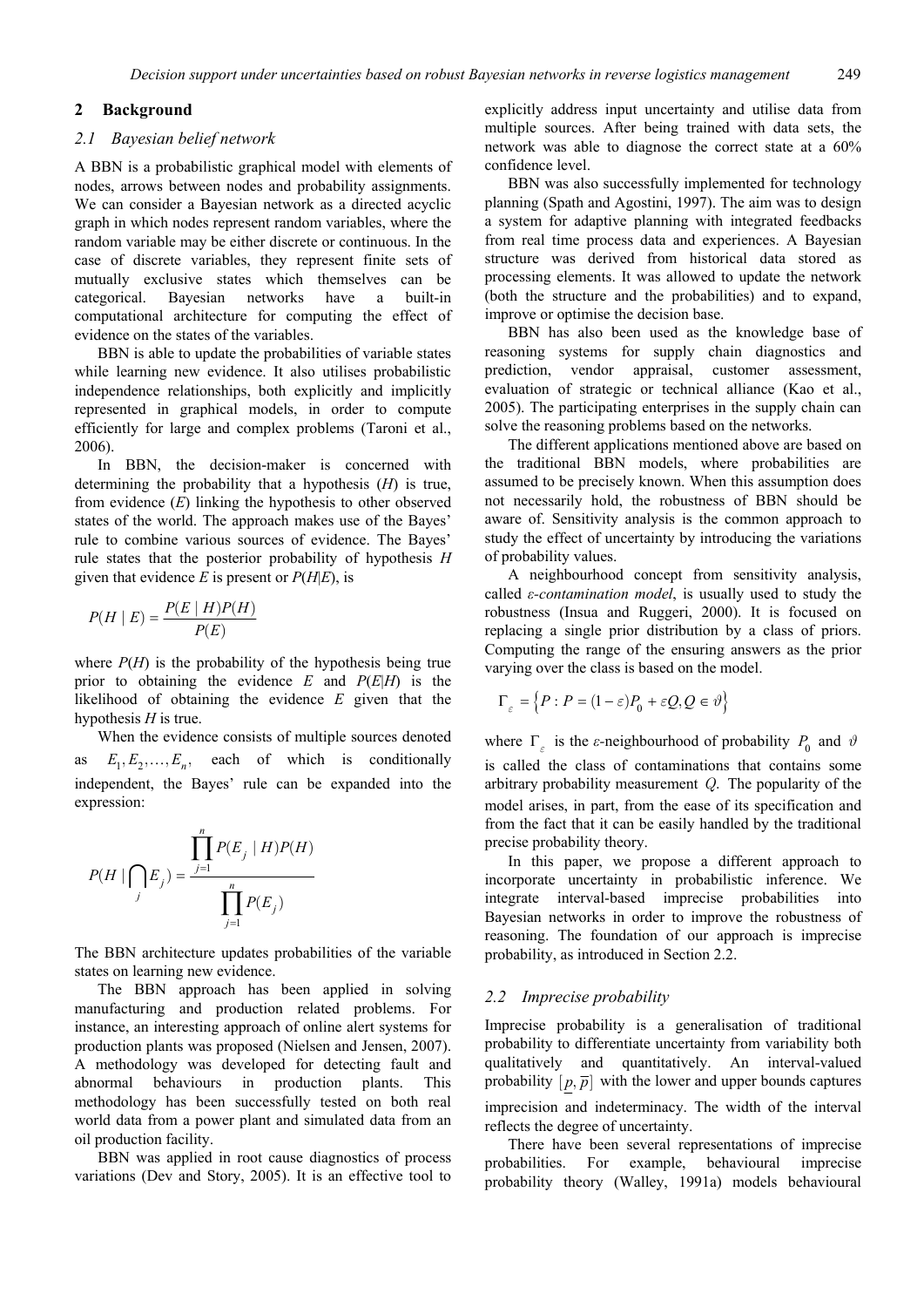uncertainties with the lower prevision  $P(X)$  (a maximal acceptable buying price for the uncertain reward *X*) and the upper prevision  $\overline{P}(X) = -P(-X)$  (a minimal acceptable selling price for *X*). Coherence principles are developed to avoid sure loss and natural extension. The Dempster-Shafer evidence theory (Dempster, 1967; Shafer, 1976) characterises uncertainties by the aid of basic probability assignments *m*(*A*) associated with the focal element *A*. A *belief-plausibility* pair,  $Bel(A) = \sum_{B_i \subset A} m(B_i)$  and

 $P1(A) = \sum_{B_i \cap A \neq \emptyset} m(B_i)$ , are measures of uncertainty

based on the collective evidence, since  $Bel(A) \leq Pl(A)$ . The possibility theory (Zadeh, 1978; Dubois and Prade, 1998) provides an alternative to represent uncertainties with *necessity*-*possibility* pairs. Possibility can be regarded as a special situation of the plausibility measure when all focal elements *Bi*'s are nested. And the corresponding special belief measure is the necessity. A random set (Molchanov, 2005) is a multi-valued mapping from the probability space to the value space. Probability bound analysis (Ferson et al., 2004) captures uncertain information with p-boxes which are pairs of lower and upper probability distributions. F-probability (Weichselberger, 2000) incorporates intervals into probability values which also maintain the Kolmogorov properties. Fuzzy probability (Möller and Beer, 2004) considers probability distributions with fuzzy parameters. A cloud (Neumaier, 2004) is a fuzzy interval with an interval-valued membership, which is a combination of fuzzy sets, intervals and probability distributions.

All of these forms treat variability and uncertainty separately and propagates them differently so that each maintains its own character during analysis. In this paper, we take an interval-valued imprecise probability approach for Bayesian networks to improve the robustness of decision-making.

## **3 Robust BBN**

One may regard an IDSS with the BBN mechanism as a consultant that supplies various models and assessments, combines all judgments and finally informs the user 'if you accept all these judgments, then you should draw these conclusions'. In this process, robustness is concerned with the sensitivity of the results of Bayesian analysis with respect to the inputs.

Our proposed robust BBN is based on interval-valued imprecise probabilities with a generalised interval form (Wang, 2008, 2009). Traditionally, a set-based interval  $[a,b] = \{x \in \mathbb{R} \mid a \le x \le b\}$  is a set of real numbers defined by its lower and upper bounds. Therefore, the interval  $[a, b]$ becomes invalid or empty when  $a > b$ . A generalised interval is no longer restricted to the ordered bound condition of  $a \leq b$ . This generalisation simplifies the Bayes' rule with imprecise probabilities and its computation.

An interval probability captures uncertainties in stochastic processes by simultaneously considering a set of probabilities. The interval probability of event *A* is defined as:

$$
P(A) := [\underline{P}(A), \overline{P}(A)] \quad (0 \le \underline{P}(A)) \le \overline{P}(A) \le 1)
$$
 (1)

with its lower bound *P* and upper bound  $\overline{P}$ . In the case  $P(A) = \overline{P}(A)$ , the degenerated interval probability  $P(A)$ becomes a traditional precise probability.

The foundation of our imprecise probability is that all imprecise probabilities are subject to a *logic coherence constraint*. That is, the imprecise probabilities of event *A* and its complement  $A<sup>c</sup>$  have the relationship

$$
\begin{cases}\n\underline{P}(A) + \overline{P}(A^C) = 1\\ \n\overline{P}(A) + \underline{P}(A^C) = 1\n\end{cases}
$$
\n(2)

The logic coherence constraint greatly simplifies the probabilistic calculus structure.

For a class of decision problems, there exists a sequence of Bayesian decision problems whose solutions converge towards the robust solution. This holds independently of whether the preference for robustness is global or restricted to local perturbations around some reference model. It is shown, that there is a sequence of Bayesian decision problems with ever increasing risk aversion with the associated optimal decisions converging to the optimal robust decision (Adam, 2004). It means that, it is possible to achieve solution which is very close to the optimal decision even when there is no precise prior information.

Robust BBN allows us to find solutions under the conditions when prior probabilities are not known exactly. This solution will also be acceptable in majority of the cases after the precise information is obtained. In other words, the robust decision needs to be made before the precise prior information will be available. The practical motivation underlying the robust Bayesian analysis is the difficulty in assessing the accuracy of prior probability distributions. Robustness with respect to prior distributions stems from the practical impossibility of eliciting a unique and precise distribution. Similar concerns apply to the other elements (likelihood and loss functions) considered in Bayesian analysis. The main goal of Bayesian robustness is to quantify and interpret the uncertainties induced by partial knowledge of one (or more) of the three elements in the analysis.

Given uncertainties involved in prior probabilities, the estimation of imprecise posterior probabilities is based on the generalised Bayes' rule (GBR) (Walley, 1996; Wang, 2008)

$$
\underline{P}(A \mid B) = \frac{\underline{P}(B \mid A)\underline{P}(A)}{\underline{P}(B \mid A)\underline{P}(A) + \overline{P}(B \mid A^C)\overline{P}(A^C)}
$$
(3)

$$
\overline{P}(A \mid B) = \frac{P(B \mid A)P(A)}{\overline{P}(B \mid A)\overline{P}(A) + \underline{P}(B \mid A^C)\underline{P}(A^C)}
$$
(4)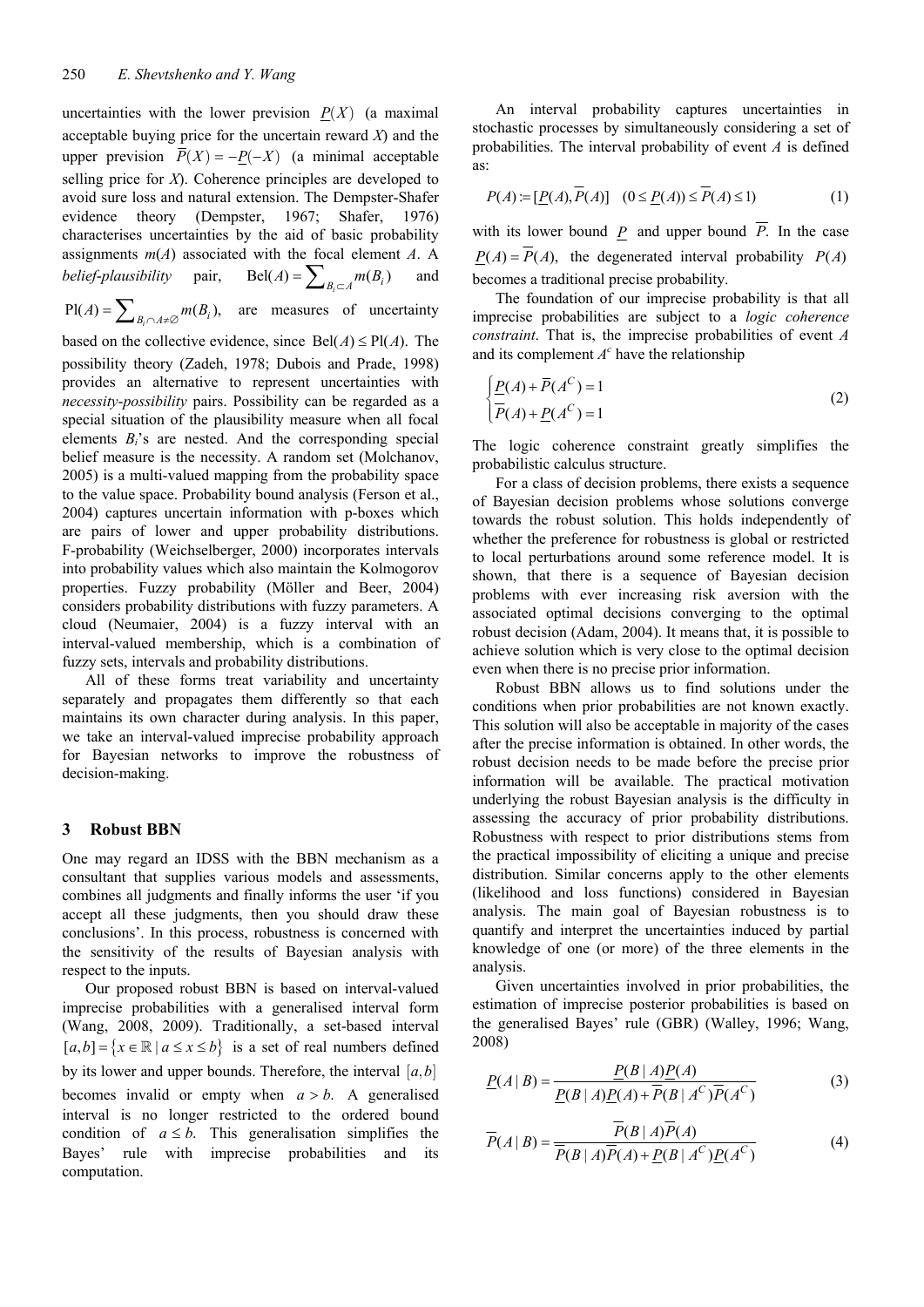The GBR gives the lower and upper bounds of all possible posterior probabilities given the ranges of prior probabilities. It is used to update the initial estimation of  $P(A)$  after learning that event *B* has occurred. The upper and lower probabilities,  $\overline{P}$  and  $\overline{P}$ , are specified for all subsets of the sample space. We wish to construct posterior upper and lower probabilities  $\overline{P}(\cdot | B)$  and  $P(\cdot | B)$ , i.e., to update beliefs after observing the new evidence.

If there are two sources of new evidence from events *A* and *B*, the assessment of event *C* can be based on a more general structure. In the traditional BBN,

$$
P(C | A, B) = \frac{P(A | C)P(B | C, A)P(C)}{\begin{bmatrix} P(A | C)P(B | C, A)P(C) + \\ P(A | C^c)P(B | C^c, A)P(C^c) \end{bmatrix}}
$$
(5)

where the precise probabilities are used. We extend the posterior probability estimation in equation (5) to consider imprecise probabilities as

$$
\underline{P}(C \mid A, B) = \frac{\underline{P}(A \mid C)\underline{P}(B \mid C, A)\underline{P}(C)}{\left[\frac{\underline{P}(A \mid C)\underline{P}(B \mid C, A)\underline{P}(C) + \overline{\overline{P}(A \mid C^c)\overline{P}(B \mid C^c, A)\overline{P}(C^c)}\right]}
$$
(6)

$$
\overline{P}(C \mid A, B) = \frac{\overline{P}(A \mid C)\overline{P}(B \mid C, A)\overline{P}(C)}{\left[\overline{P}(A \mid C)\overline{P}(B \mid C, A)\overline{P}(C) + \right]}
$$
(7)  

$$
\underline{P}(A \mid C^{c})\underline{P}(B \mid C^{c}, A)\underline{P}(C^{c})
$$

In BBN, if *A* and *B* are conditionally independent, then equations (6) and (7) can be simplified as

$$
\underline{P}(C \mid A, B) = \frac{\underline{P}(A \mid C)\underline{P}(B \mid C)\underline{P}(C)}{\left[\frac{\underline{P}(A \mid C)\underline{P}(B \mid C)\underline{P}(C) + \ \ \overline{P}(A \mid C^c)\overline{P}(B \mid C^c)\overline{P}(C^c)\right]}
$$
(8)

$$
\overline{P}(C | A, B) = \frac{\overline{P}(A | C)\overline{P}(B | C)\overline{P}(C)}{\left[\overline{P}(A | C)\overline{P}(B | C)\overline{P}(C) + \right]}
$$
\n
$$
\underline{P}(A | C^c)\underline{P}(B | C^c)\underline{P}(C^c)
$$
\n(9)

respectively.

After new evidence has taken place, we can compare if the upper and lower probabilities of our final goal, such as the success of a new product development project, are increased or decreased. If it is decreased, we must respond with a corrective action, which is able to increase the probability of success. A collection of corrective actions may be required. We would like to see how the final result will be changed with different actions. For instance, in collaborative design, the original equipment manufacturer (OEM) makes decisions on design parameters and configurations based on the life expectancies of components from suppliers. Designers may need to choose one of the available cooling fans with different sizes and speeds based on the reliability of circuit boards from suppliers. When the suppliers provide different sets of inconsistent data, we make decisions based on the collective information, as well

as our past knowledge about the probability of successful design implementation. Nevertheless, when further information is received from suppliers, we need to respond with corrective actions and may choose a different design. It is important to find the optimal range of corrective actions, which will enable us to achieve the required upper and lower probabilities of final goal. The higher the probability of final goal is, the higher the utility of actions performed will be.

Upper and lower probabilities are used to compare actions and make decisions in the following way. In Walley (1991b), they are referred to as upper and lower provisions respectively. A decision-maker's lower prevision is the highest price at which the decision-maker is sure, he or she would bet or buy a gamble and the upper prevision is the lowest price at which the decision-maker is sure, he or she would buy the opposite of the gamble. Suppose that we need to choose an action from a finite set of possible actions  ${a_1, a_2, ..., a_k}$ , where the utility  $U(a, \omega)$  of action *a* depends on the unknown situation  $\omega$ . We assume that utilities are specified precisely. Otherwise, the decision problem is much more complicated. Define a corrective action *reward*  $X_j$  by  $X_j(\omega) = U(a_j, \omega)$  for each  $j = 1, 2, \ldots, k$ . To compare two possible corrective actions  $a_i$ and *aj* for proper decision-making, we compute the upper and lower previsions  $\overline{P}(X_i - X_i)$  and  $P(X_i - X_i)$  based on available information. Then, action  $a_i$  is preferred to  $a_i$  if  $\underline{P}(X_i - X_j) > 0$ . On the other hand,  $a_j$  is preferred to  $a_i$  if  $\overline{P}(X_i - X_i) < 0$ . If neither of the conditions hold, there is insufficient information to determine the preference. The action  $a_i$  is optimal, if there is no other action that is preferred to *ai*.

In Section 4, we introduce the reverse logistics and its importance in the process of design for supply chain, before we demonstrate decision support based on the proposed robust BBN. The example of spacecraft circuit board recovery in reverse logistics is given in Section 5.

## **4 Decision support in design for closed-loop supply chain**

The IDSS is general and can be applied in different phases of product development. In particular, design for supply chain is one of the under-studied research areas in collaborative design and manufacturing. The objective of design for supply chain is to allow engineers to consider lifecycle costs of products from production, distribution, maintenance, to recycle during decision-makings at the product design phases. Engineers should make sound decisions in selecting product platforms, configurations and design parameters so that the costs associated with production, transportation from multi-tiered suppliers to OEMs, disassembly and recycling processes and remanufacturing channels from product consumers to OEMs.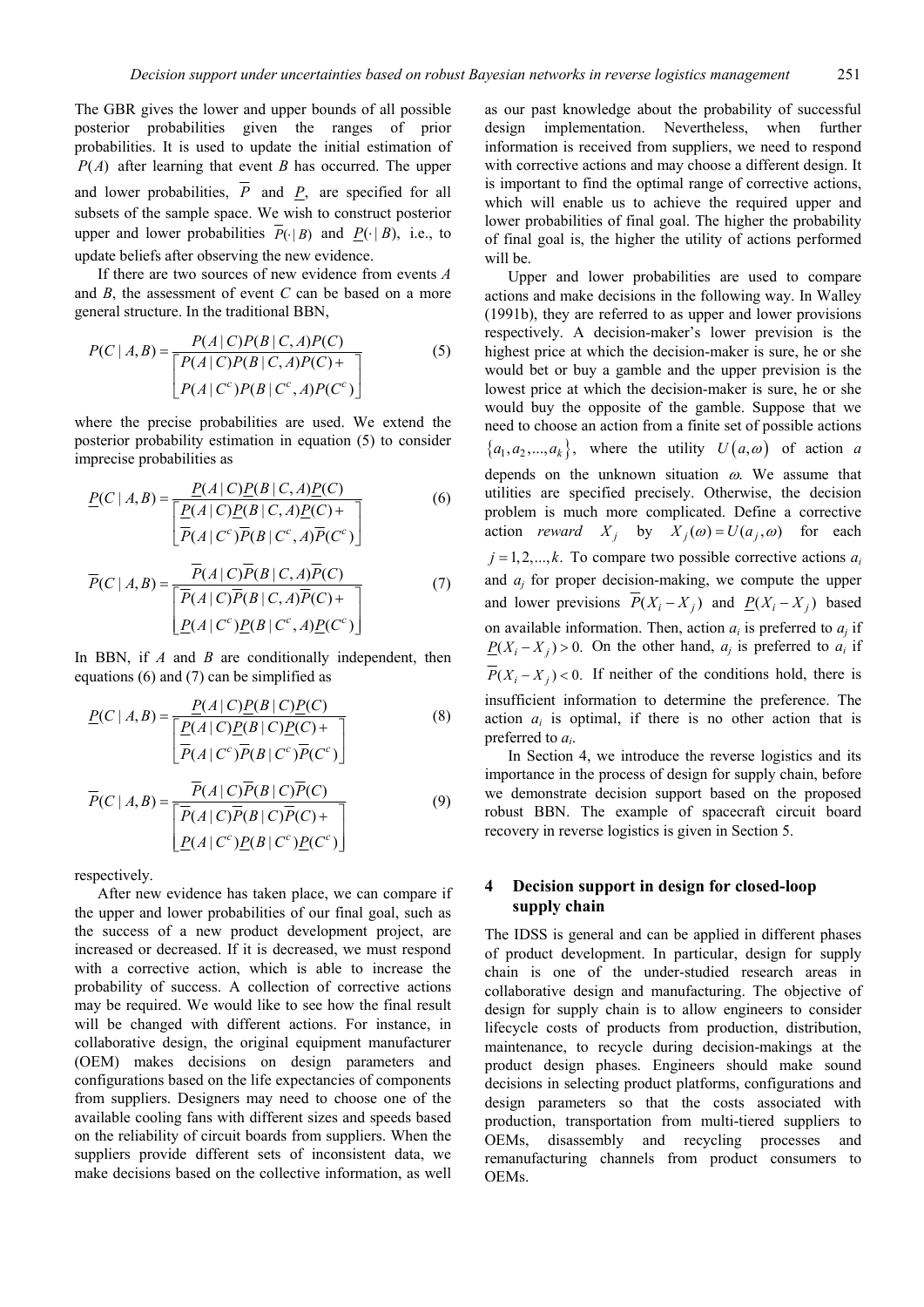#### 252 *E. Shevtshenko and Y. Wang*

Traditionally, the study of logistics management focuses on the forward supply chain, which is the delivery of products from manufacturer to marketplace. Only limited attention has been given to the reverse logistics, which is the flow of returning products from consumer to producer. The Council of Logistics Management published the first known definition of reverse logistics in the early 1990s, as 'the role of logistics in recycling, waste disposal and management of hazardous materials; a broader perspective includes all related logistics activities carried out in source reduction, recycling, substitution, reuse of materials and disposal' (Stock, 1992). The driving force for reverse logistics has been classified into three subgroups: economics, legislation and extended responsibilities. It has been realised that the total value of products returned in the US is estimated at \$100 billion annually (Stock et al., 2002).

## *4.1 Reverse logistics*

Reverse logistics consists of planning, implementing and controlling the reverse flow of materials and management of related downstream information through the supply chain with the primary purpose of recapturing value. Thus, the associated decisions may drive a large extent of development in the process of manufacturing and remanufacturing, forward and backward material flows and related operational functions (Carter and Ellram, 1998).

Reverse logistics strategies for end-of-life products are usually developed to allow manufacturers to determine the optimal amount to spend on buy-back and the optimal unit cost of reverse logistics (Knemeyer et al., 2002). A good management strategy is to find the best choices of material recovery channels based on the conditions and values of the used products to maximise the recoverable residual values. Four major recovery choices are:

- Reuse: It is the process by which products are reused directly without prior operations. It may need cleaning and minor maintenance (e.g., reusable packages such as bottles, pallets or containers).
- Repair: It is the process of fixing or restoring failed products. However, there is a possibility of quality loss (e.g., industrial machines and electronic equipment).
- Recycling: It is the process of material recovery (e.g., scrap, glass, paper and plastic recycling).
- Remanufacturing: It is the process of disassembly and recovery of worn, defective or discarded products. Disassembled products and all components are cleaned and inspected. Those components which can be reused are brought to inspection and those that cannot be reused are replaced. A remanufactured product should match the same customer expectation as new products (e.g., mechanical assemblies such as aircraft engines and copy machines).







We model the closed-loop supply chain with a general framework of the forward and reverse material flows in PLM. This framework includes the major scenarios that can take place in the recovering of the used product, as shown in Figure 1. In the figure, collection refers to all activities of rendering used products and physically transporting them for further treatment. Sorting and inspection are the operations that determine whether a given product is reusable and which method to apply. Thus, sort and inspect result in splitting the flow of used products according to the distinct types of recovery channels such as repair, reuse, remanufacturing and recycle.

#### *4.2 Decision-making in reverse logistics*

To support a set of decision-makers working together as a group, a collaborative IDSS has some special technological requirements of hardware, software and procedures (Sean, 2001). Collaborative IDSS software also needs special functional capabilities, in addition to the capabilities of single user IDSS software, such as anonymous input of the user's ideas, listing group members' ideas, voting and ranking of the decision alternatives. IDSS will have the ability to take the integrated data stored within the database and transform them through various analysis techniques. ERP systems are able to achieve integration by bringing together data from different sources within the corporation. This may include disparate databases that exist across different functional units, thus, helping the firm to gain a more complete and realistic picture of all the data they hold. ERP systems have traditionally not been able to provide satisfactory support for transforming data and enabling decision-makers to discover and learn, ultimately turning this data into knowledge. This is where IDSS can give strong support. The human component of group IDSS should include a group facilitator, who leads the session by serving as the interface between the group and the computer systems (Shevtshenko, 2007).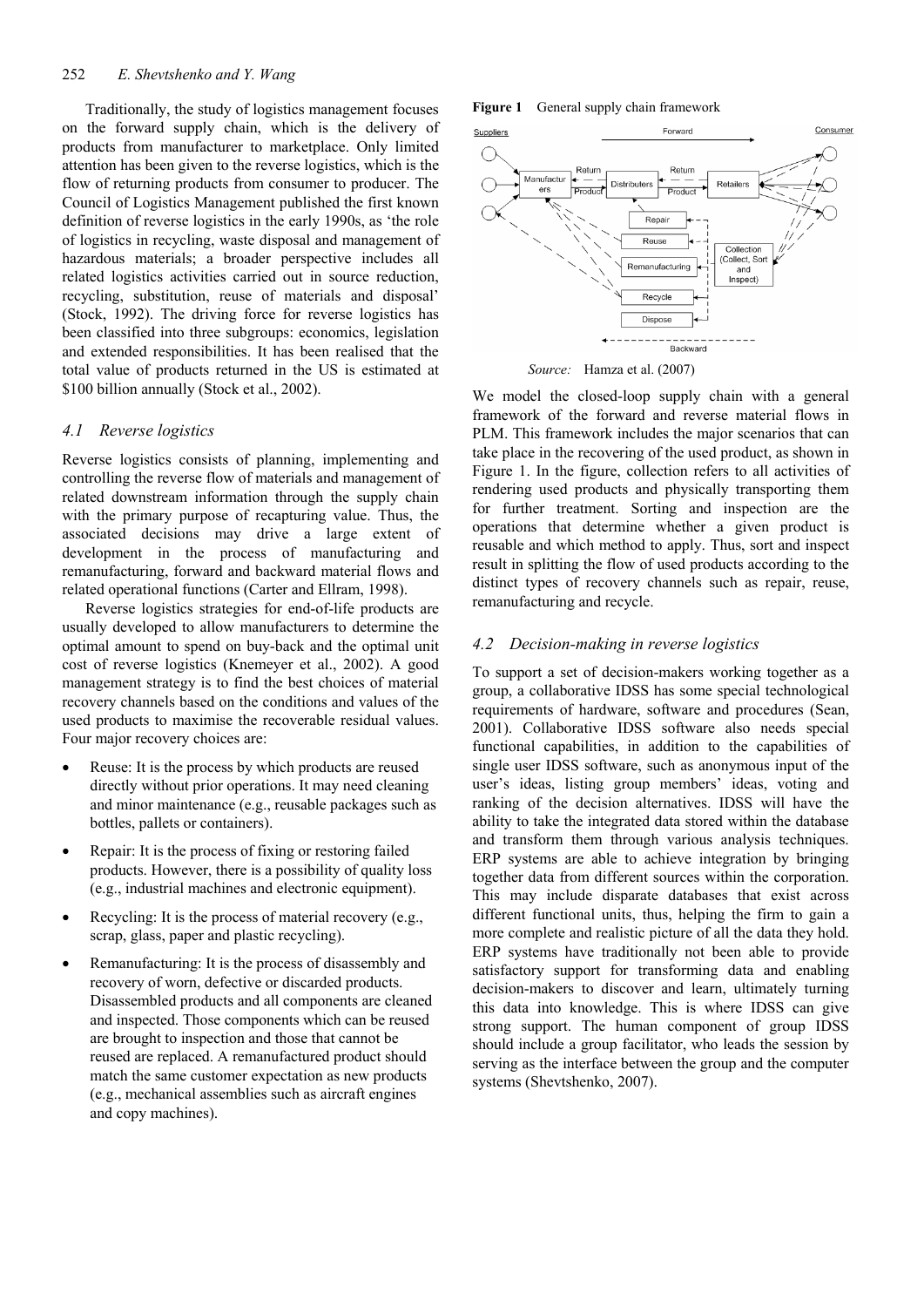



As shown in Figure 2, the IDSS system can be applied in the collaborative supply chain networks to assist the third-party collector in decision-making. First of all, the data about the returned product are inserted into the IDSS system. The data about returns will be transmitted to the ERP systems of participants. Within the ERP systems, it will be possible to track information about returned products during the whole life cycle, until the product is disposed. It enables the participants to be prepared for the situation when the product should be repaired, remanufactured or reused. Based on the historical data, the participants are able to estimate the probability that the product will be disposed or the new products should be produced. This information will be used as evidences to support the decision-making. The users of the future IDSS systems can be business executives or some other groups of management (knowledge) workers.

One of the challenges for decision-making in reverse logistics management is the lack of information and knowledge (e.g., under which working environment products were used by customers, how they were maintained, what the long-term impact on environment and energy consumption will be) (Tibben-Limbke, 1998). Therefore, risks associated with environment, health, reusability, total cost of ownership, etc., should be considered (Thierry et al., 1995). The amount of data related to returned products is much less than that of new products flowing forward in the supply chain, since, the initiator of reverse logistics usually is end users, who are most likely to have no motivation to keep and share detailed product lifecycle information. Uncertainties are likely associated with information such as the reliability of reverse material flows, the quality and condition of returned products, the timing of returns, the potential residual values and the demand of the secondary market (Tan and Kumar, 2006). Moreover, there are uncertainties which arise from limited availability of data and deteriorated quality of data. Therefore, reverse logistics is characterised by much higher uncertain factors compared to regular forward material flows in supply chains. An appropriate representation of the uncertainties in reverse logistics is important.

Considering the high uncertainties, we can apply our robust Bayesian networks described in Section 3 to the selection of proper recovery channels and activities for returned products. The IDSS enables participants to be prepared for situations when products are ready to be returned and decisions of recovery channel selection need to

be made. The probabilities that products are repaired, remanufactured, reused or disposed can be used to support decision-making.

The available information to support decision-making for returned products is usually scarce. For this reason, the BBN mechanism with probabilistic reasoning is a good option in IDSS systems in reverse logistics management. BBN can quantitatively evaluate different options and propose what the best action could be. If the result of the previous action is known, this piece of information can in turn be used as extra evidence to update the probabilities for further estimations with increased accuracy. In Section 5, the new robust probabilistic reasoning approach is illustrated with an example of spacecraft circuit board recovery. The GBR theory is applied to monitor the probability of design project being successful and the comparison of different actions is presented.

## **5 Application of the robust BBNs to circuit board recovery**

We apply the robust decision-making approach to an example of spacecraft circuit board recovery. Space systems are inherently risky because of the technology involved and the complexity of their activities. The significant presence of uncertainties requires good management of risks during the development of space systems. For example, space shuttle is recognised as the world's first reusable space transportation system. The values of components are continuously recovered and recaptured. NASA therefore is regarded as one of the major reverse logistics practitioners. Capturing of the uncertain conditions of these reusable components is critical in order to prevent disasters in PLM. Since, all phases in the spacecraft life cycle are associated with risks, development of a robust tool to calculate the accumulated cost and assess risks is essential in this industry.

Figure 3 State diagram of performed tests and activities

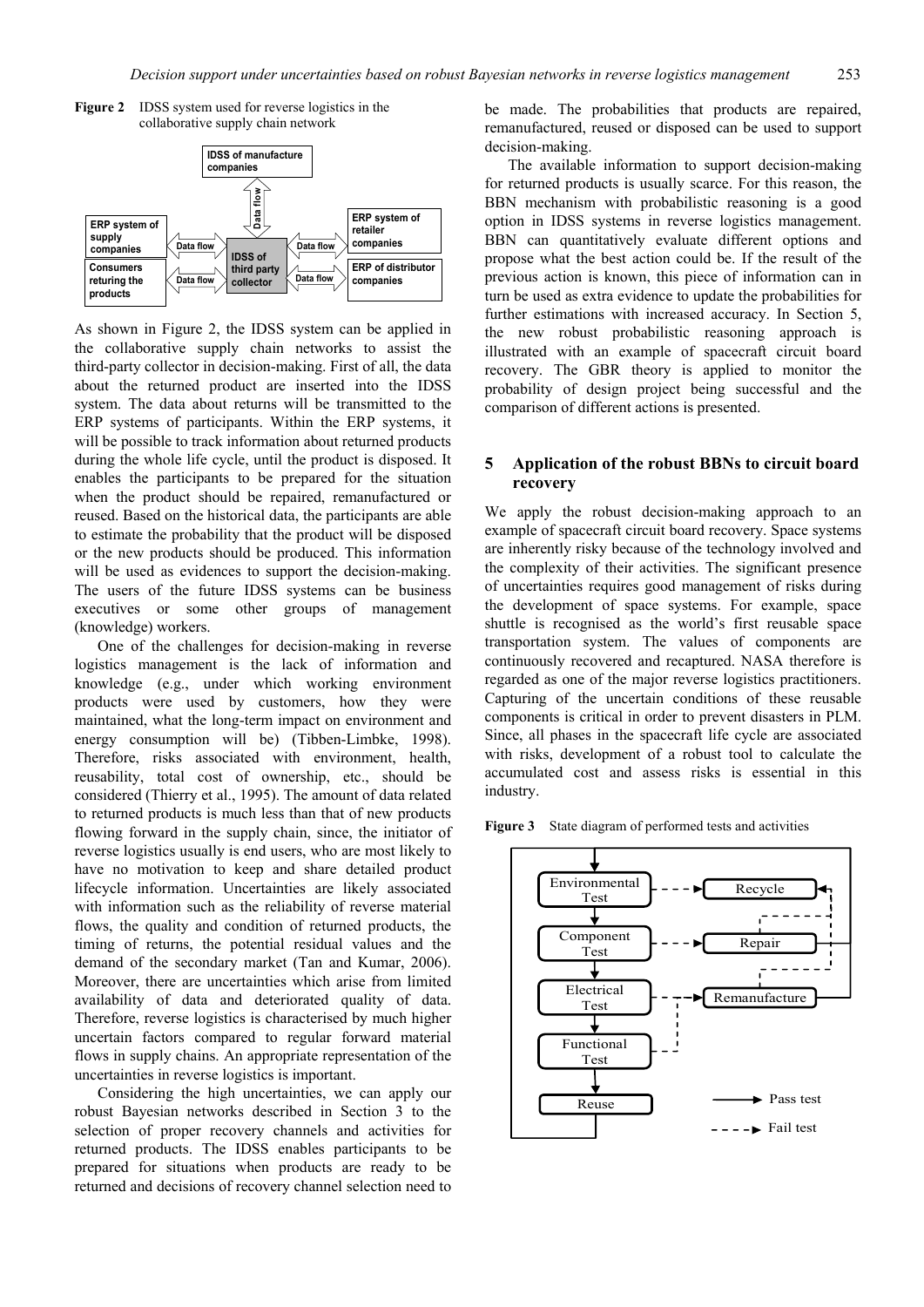When previously used circuit boards arrive at the reverse logistics collector, their conditions will be tested. The robust BBN mechanism can help the collector to decide what action should be performed to the recovered circuit boards. After several tests, appropriate actions should be selected. As shown in Figure 3, four tests are typically performed: environmental test; component test; electrical test and functional test. If the result of any test is negative, the appropriate action including recycle, repair, remanufacture and reuse will be performed. After the completion of any action, the lower and upper bounds of project success probability are updated. The decision-maker will monitor the posterior probabilities after each action, until the probability of project success is high enough.

The decisions must be made with the noticeable presence of uncertainty. Not enough prior information is available, since, the number of previous tests is small. We would like to estimate the probability that a project will be successful if we take an action of reuse, remanufacture or repair for some circuit boards, i.e.,  $P(Proj.Succ = Yes \mid Reuse; Remain; Repair)$ . As the prior probabilities and likelihood functions are given as intervals, the posterior probabilities will also be intervals.

We calculate the range of the project success probability. The narrower is the range, the lesser is the indeterminacy our decision will have. The network is built on the base of prior information. The intervals of project success rate can be calculated according to equation (3) and equation (4).

A simple Bayesian network example consisting of three nodes is used here to introduce how robust Bayesian networks are constructed, then, later in this section, a more comprehensive network is used for further calculations. As shown in Figure 4, relationships of environmental test, component test and project success are built. Environmental test is related to project success and component test is related to both environmental test and project success. The lower and upper bounds of prior probabilities and likelihood functions are given in Table 1.





**Table 1** Interval prior probabilities and likelihood probabilities (where *lb* denotes lower bound and *ub* denotes upper bound) for the Bayesian network in Figure 4

| Prior probabilities and likelihood functions                   |       | ub    |
|----------------------------------------------------------------|-------|-------|
| $P(ProjectSuccess = Yes)$                                      | 0.90  | 0.95  |
| $P(ProjectSuccess = No)$                                       | 0.05  | 0.10  |
| $P(Envir.Test = OK  ProjectSuccess = Yes)$                     | 0.97  | 0.99  |
| $P(Envir.Test = Failed   ProjectSuccess = Yes)$                | 0.01  | 0.03  |
| $P(Envir.Test = OK  ProjectSuccess = No)$                      | 0.75  | 0.8   |
| $P(Envir.Test = Failed   ProjectSuccess = No)$                 | 0.2   | 0.25  |
| $P(Comp.Test = OK  ProjectSuccess = No)$                       | 0.6   | 0.7   |
| $P(Comp.Test = Failed  ProjectSuccess = No)$                   | 0.3   | 0.4   |
| $P(Comp.Test = OK  ProjectSuccess = Yes; Envir.Test = OK)$     | 0.98  | 0.995 |
| $P(Comp.Test = Failed  ProjectSuccess = Yes; Envir.Test = OK)$ | 0.005 | 0.02  |
| $P(Comp.Test = OK  ProjectSuccess = No; Envir.Test = OK)$      | 0.6   | 0.7   |
| $P(Comp.Test = Failed   ProjectSuccess = No; Envir.Test = OK)$ | 0.3   | 0.4   |

To calculate the two posterior probabilities

$$
P(Proj.Succ. = Yes \mid Env.Test = OK; Comp.Test = OK)
$$

and

$$
\overline{P}(Proj.Succ. = No \mid Env.Test = OK; Comp.Test = OK)
$$

in the lower bound network, we use the prior probabilities and likelihood bounds listed in Table 2.

**Table 2** Prior probabilities and likelihood functions for the nodes in the lower bound Bayesian network

|                                                      |                                        | $Proj.Succ. = Yes Proj.Succ. = No$ |                          |
|------------------------------------------------------|----------------------------------------|------------------------------------|--------------------------|
| Prior probability of project<br>success              |                                        | $0.90$ (lb)                        | $0.10$ (ub)              |
| Environmental test<br>node probabilities<br>(test 1) | OK <sub>1</sub><br>Failed1             | $0.97$ (lb)<br>$0.03$ (ub)         | $0.8$ (ub)<br>$0.2$ (lb) |
| Component test<br>node probabilities<br>(test 2)     | OK <sub>2</sub><br>Failed <sub>2</sub> | $0.98$ (lb)<br>$0.02$ (ub)         | $0.7$ (ub)<br>$0.3$ (lb) |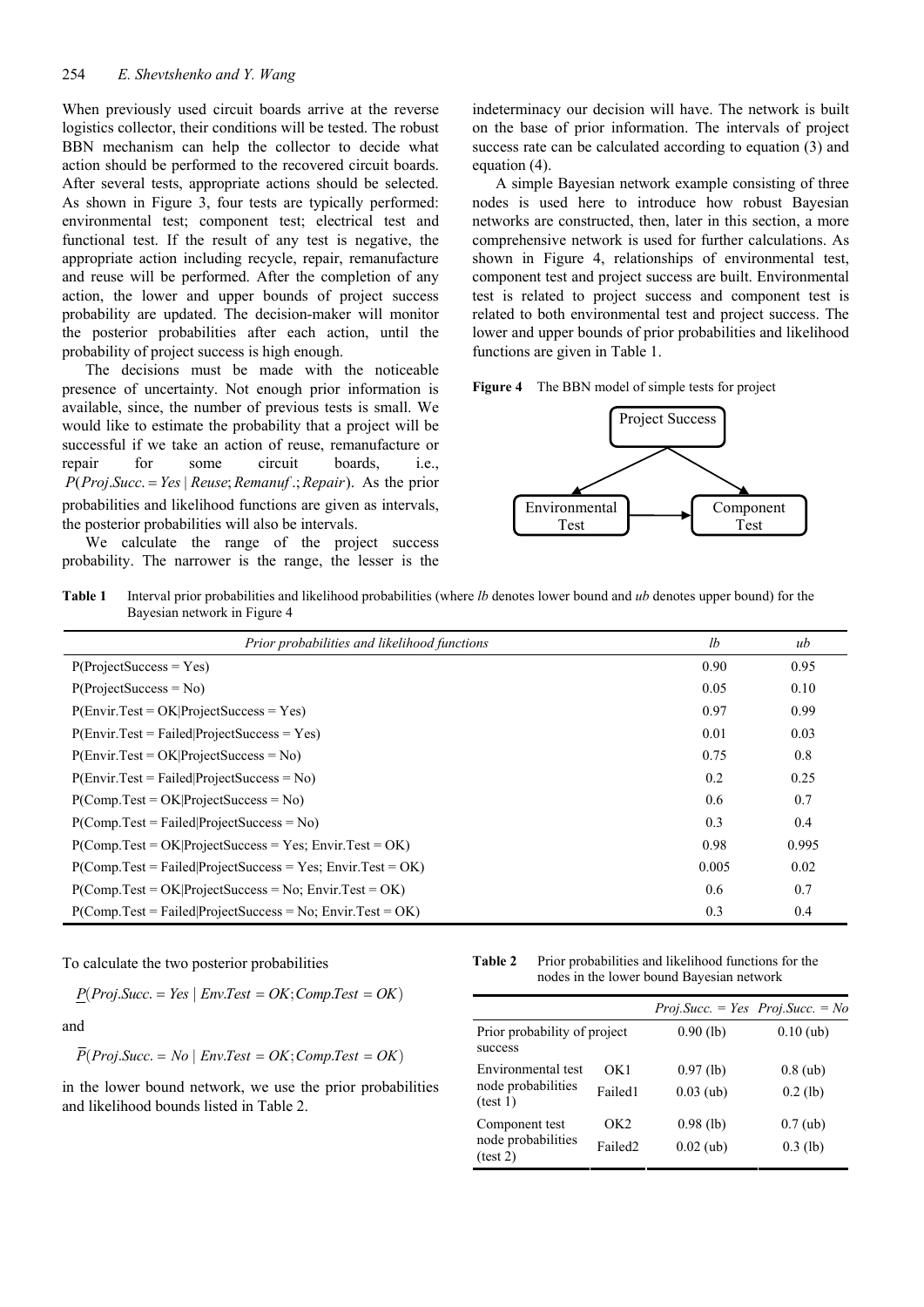Based on equation (6), the lower bound of the posterior probability that 'project is successful, given that the environmental test is OK and component test is OK' can be calculated as

$$
\underline{P(Proj.Succ. = Yes | Env.Test = OK; Comp.Test = OK)}
$$
\n
$$
= \frac{\left[\underline{P(Env.Test = OK | Proj.Succ. = Yes)} \cdot \underline{P(Comp.Test = OK | Proj.Succ. = Yes; Env.Test = OK)} \cdot \underline{P(Proj.Succ. = Yes)} \cdot \underline{P(Proj.Succ. = Yes)}
$$
\n
$$
= \frac{\left[\underline{P(Env.Test = OK | Proj.Succ. = Yes; Env.Test = OK)} \cdot \underline{P(Comp.Test = OK | Proj.Succ. = Yes; Env.Test = OK)} \cdot \underline{P(Proj.Succ. = Yes)} \right]}{\left[\underline{P(Proj.Succ. = Yes)} \cdot \underline{P(Proj.Succ. = No | Proj.Succ. = No)} \cdot \underline{P(Proj.Succ. = OK | Proj.Succ. = No)} \cdot \underline{P(Comp.Test = OK | Proj.Succ. = No; Env.Test = OK)} \cdot \underline{P(Proj.Succ. = No)}
$$
\n
$$
= \frac{0.97 \times 0.98 \times 0.9}{(0.97 \times 0.98 \times 0.9) + (0.8 \times 0.7 \times 0.1)} = 0.938565505
$$

Based on equation (7), the upper bound of the posterior probability that 'project is not successful, given that the environmental test is OK and component test is OK' can be calculated as

$$
P(Proj.Succ. = No | Env.Test = OK; Comp.Test = OK)
$$
\n
$$
= \frac{\boxed{P(Env.Test = OK | Proj.Succ. = No)} \cdot \boxed{P(Comp.Test = OK | Proj.Succ. = No; Env.Test = OK)} \cdot \boxed{P(Proj.Succ. = No)}
$$
\n
$$
= \frac{\boxed{P(Env.Test = OK | Proj.Succ. = No)} \cdot \boxed{P(Emp.Test = OK | Proj.Succ. = No)} \cdot \boxed{P(Comp.Test = OK | Proj.Succ. = No; Env.Test = OK)} \cdot \boxed{P(Proj.Succ. = No)} \cdot \boxed{P(Proj.Succ. = No)} \cdot \boxed{P(Proj.Succ. = OK | Proj.Succ. = Yes)} \cdot \boxed{P(Comp.Test = OK | Proj.Succ. = Yes; Env.Test = OK)} \cdot \boxed{P(Proj.Succ. = yes)} \cdot \boxed{0.8 \times 0.7 \times 0.1} = 0.061434495
$$

Similarly, to calculate the posterior probabilities

$$
\overline{P}(Proj.Succ. = Yes \mid Env.Test = OK; Comp.Test = OK)
$$

and

 $\overline{a}$ 

$$
P(Proj.Succ. = No \mid Env.Test = OK; Comp.Test = OK)
$$

in the upper bound network, we use the prior probabilities and likelihood bounds listed in Table 3.

Based on equation (7), the upper bound of 'project is successful, given that the environmental test is OK and component test is OK' is calculated as

$$
P(Proj.Succ. = Yes | Env.Test = OK; Comp.Test = OK)
$$
\n
$$
P(Env.Test = OK | Proj.Succ. = Yes)
$$
\n
$$
P(Comp.Test = OK | Proj.Succ. = Yes; Env.Test = OK)
$$
\n
$$
P(Prop.Test = OK | Proj.Succ. = Yes)
$$
\n
$$
P(Comp.Test = OK | Proj.Succ. = Yes)
$$
\n
$$
P(Comp.Test = OK | Proj.Succ. = Yes; Env.Test = OK)
$$
\n
$$
P(Proj.Succ. = Yes)
$$
\n
$$
+ P(Env.Test = OK | Proj.Succ. = No)
$$
\n
$$
P(Comp.Test = OK | Proj.Succ. = No)
$$
\n
$$
P(Comp.Test = OK | Proj.Succ. = No; Env.Test = OK)
$$
\n
$$
P(Prop.Test = OK | Proj.Succ. = No; Env.Test = OK)
$$
\n
$$
P(Proj.Succ. = no)
$$
\n
$$
= \frac{0.99 \times 0.995 \times 0.95}{(0.99 \times 0.995 \times 0.95) + (0.75 \times 0.6 \times 0.05)} = 0.976520861
$$

**Table 3** Prior probabilities and likelihood functions for the nodes in the upper bound Bayesian network

|                                                     |                     | $Proj.Succ. = Yes$ | <i>Proj.Succ.</i> $=No$ |
|-----------------------------------------------------|---------------------|--------------------|-------------------------|
| Prior probability of<br>project success             |                     | $0.95$ (ub)        | $0.05$ (lb)             |
| Environment<br>al test node                         | OK1                 | $0.99$ (ub)        | $0.75$ (lb)             |
| probabilities<br>(test 1)                           | Failed1             | $0.01$ (lb)        | $0.25$ (ub)             |
| Component<br>test node<br>probabilities<br>(test 2) | OK2                 | $0.995$ (ub)       | $0.6$ (lb)              |
|                                                     | Failed <sub>2</sub> | $0.005$ (lb)       | $0.4$ (ub)              |

Based on equation (6), the lower bound of 'project is not successful, given that the environmental test is OK and component test is OK' is calculated as

$$
\underline{P(Proj.Succ. = No | Env.Test = OK; Comp.Test = OK)}
$$
\n
$$
= \frac{\left[\underline{P(Env.Test = OK | Proj.Succ. = No)}\cdot \underline{P(Comp.Test = OK | Proj.Succ. = No; Env.Test = OK)}\cdot \right]}{\left[\underline{P(Proj.Succ. = No)}\cdot \underline{P(Proj.Succ. = No)}\cdot \underline{P(Comp.Test = OK | Proj.Succ. = No)}\cdot \right]}
$$
\n
$$
= \frac{\left[\underline{P(Env.Test = OK | Proj.Succ. = No, Env.Test = OK)}\cdot \right]}{\left[\underline{P(Proj.Succ. = No)}\cdot \right]} \cdot \frac{\left[\underline{P(Proj.Succ. = No)}\cdot \underline{P(Proj.Succ. = No)}\cdot \right]}{\left[\underline{P(Proj.Succ. = OK | Proj.Succ. = Yes)}\cdot \right]} \cdot \frac{\left[\underline{P(Comp.Test = OK | Proj.Succ. = Yes)}\cdot \right]}{\left[\underline{P(Proj.Succ. = yes)}\right]} \cdot \frac{0.75 \times 0.6 \times 0.05}{0.75 \times 0.6 \times 0.05 + (0.99 \times 0.995 \times 0.95)} = 0.023479139
$$

Therefore, the interval posterior probabilities are

$$
P(Proj.Succ. = Yes \mid Env.Test = OK; Comp.Test = OK)
$$

$$
= [0.938565505, 0.976520861]
$$

and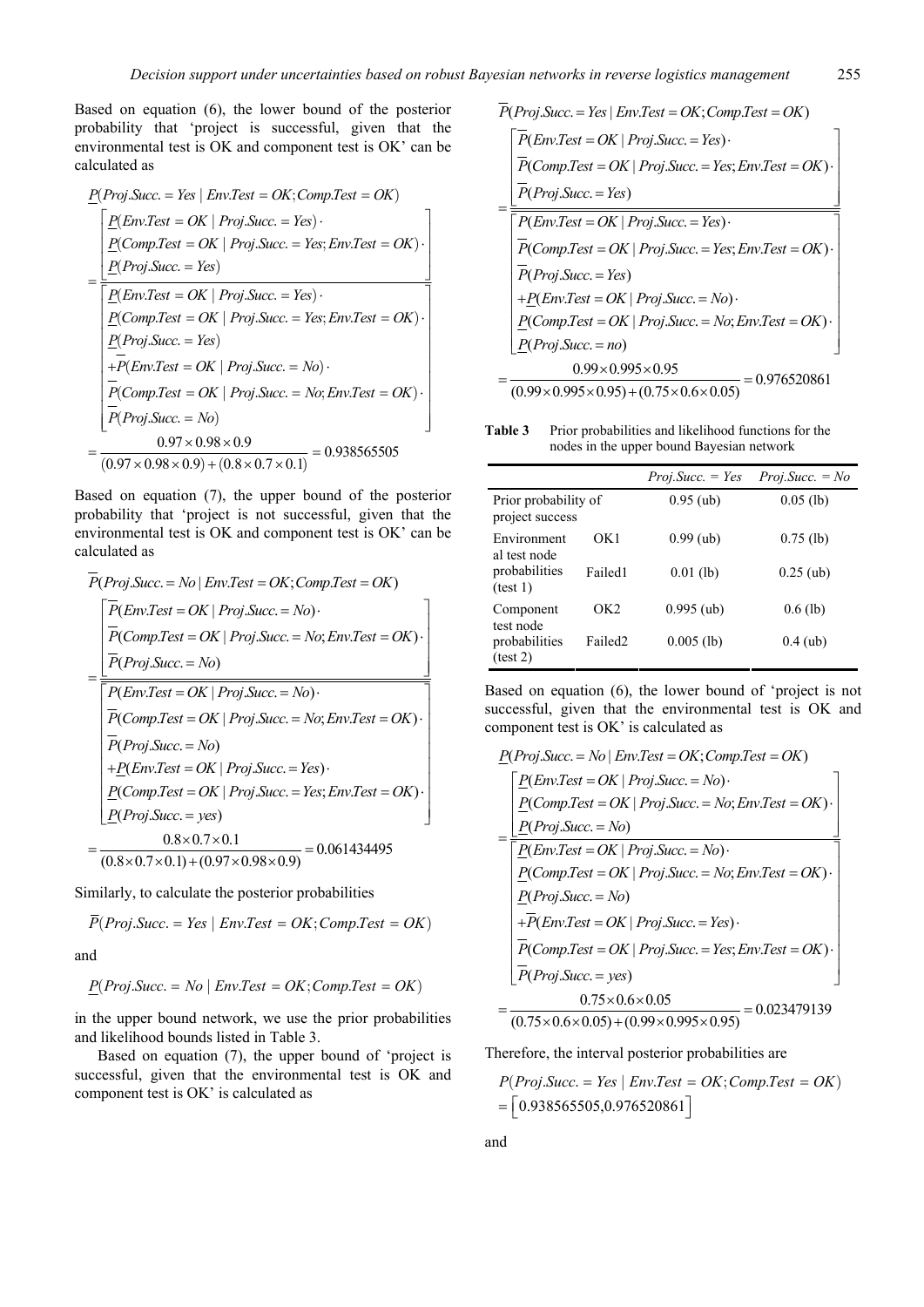$$
P(Proj.Succ. = No | Env.Test = OK; Comp.Test = OK)
$$
  
= [0.023479139, 0.061434495]

Notice that

$$
\overline{P}(Proj.Succ. = No \mid Env.Test = OK; Comp.Test = OK)
$$

$$
= 1 - \underline{P}(Proj.Succ. = Yes \mid Env.Test = OK; Comp.Test = OK)
$$

which satisfies the logic coherence constraint.

If the goal of conducting the tests is to select a strategy of board recovery so that the probability of project success should be greater than 0.99, then environmental test and component test are not enough. More tests are required.

Now, we move to the more comprehensive example, where all tests are considered. Figure 5 shows the BBN model containing all tests.





Suppose, we would like to decide what tests should be performed in order to have a project successful rate of at least 99%. The decision support process by the robust BBN is illustrated step by step as follows.

Step 1 After a board passes the environmental test, we receive the posterior probability

$$
P\Big(\Pr{\text{ }oj.Succ.}=Yes\Big|EnvTest=OK\Big)=\Big[0.916,0.958\Big].
$$

The probabilities for different actions will also be updated as:

 $P(Regular = Yes \mid Env.Test = OK) = [0.0172, 0.0475];$ 

 $P(Remanuf. = Yes \mid Env.Test = OK) = [0.0051, 0.0187];$ 

 $P(Reuse = Yes \mid Env.Test = OK) = [0.874, 0.913];$ 

$$
P(Recycle = Yes \mid Env.Test = OK) = [0.0894, 0.13].
$$

The robust BBN tool is also able to estimate the posterior probability of project success after different actions are successfully performed as:

$$
P(Proj.Succ. = Yes \mid Env.Test = OK; Repaired = Yes)
$$

$$
= [0.275, 0.382]
$$

$$
P(Proj.Succ. = Yes \mid Env.Test = OK; Remainuf. = Yes)
$$

$$
= [0.959,0969];
$$

$$
P(Proj.Succ. = Yes \mid Env.Test = OK; Reuse = Yes)
$$

$$
= [0.995, 0.998].
$$

It can be seen that, the most preferred action to take is to reuse the board since it has the highest probability lower bound. The probability  $P(Proj.Succ = Yes \mid Env.Test = OK)$  $=[0.916, 0.958]$  is not high enough to reach the target of 0.99. So we need to perform the further component test.

Step 2 If the board passes the component test, we receive  
the posterior probability  

$$
P(Proj.Succ = Yes|EnvTest = OK; CompTest = OK)
$$
  
= [0.973, 0.983]

The probabilities for different actions will be also updated as:

$$
P(\textit{Replace} = Yes \mid \textit{Env}.\textit{Test} = OK; \textit{Comp}.\textit{Test} = OK) = [0]
$$

$$
P(Remannif = Yes \mid Env.Test = OK; Comp.Test = OK)
$$

$$
= [0.0051, 0.0195]
$$

$$
P(Reuse = Yes | Env.Test = OK; Comp.Test = OK)
$$

$$
= [0.925, 0.935]
$$

$$
P(Recycle = Yes \mid Env.Test = OK; Comp.Test = OK)
$$

$$
= [0.0663, 0.0761].
$$

The posterior probabilities of project being successful after taking different actions are estimated as

$$
P(Proj.Succ. = Yes \mid Env.Test = OK;
$$
  
Comp.Test = OK; Repaired = Yes) = not valid

$$
P(Proj.Succ. = Yes \mid Env.Test = OK;
$$

$$
Comp.Test = OK; Remark = Yes) = [0.979, 0.992]
$$

$$
P(Proj.Succ. = Yes \mid Env.Test = OK;
$$
  
Comp.Test = OK; Reuse = Yes) = [0.9908, 0.9975];

It means that after a board passes the component test, the repair action should not be taken anymore.

Since the probability

$$
P(Proj.Succ. = Yes \mid Env.Test = OK; Comp.Test = OK)
$$

$$
= [0.973, 0.983]
$$

has not reached the required 0.99, electrical test should be performed.

Step 3 If the board passes the electrical test, we receive the posterior probability

$$
P(Proj.Succ. = Yes | Env.Test = OK;
$$

$$
Comp.Test = OK; Electr.Test = OK) = [0.991, 0.993]
$$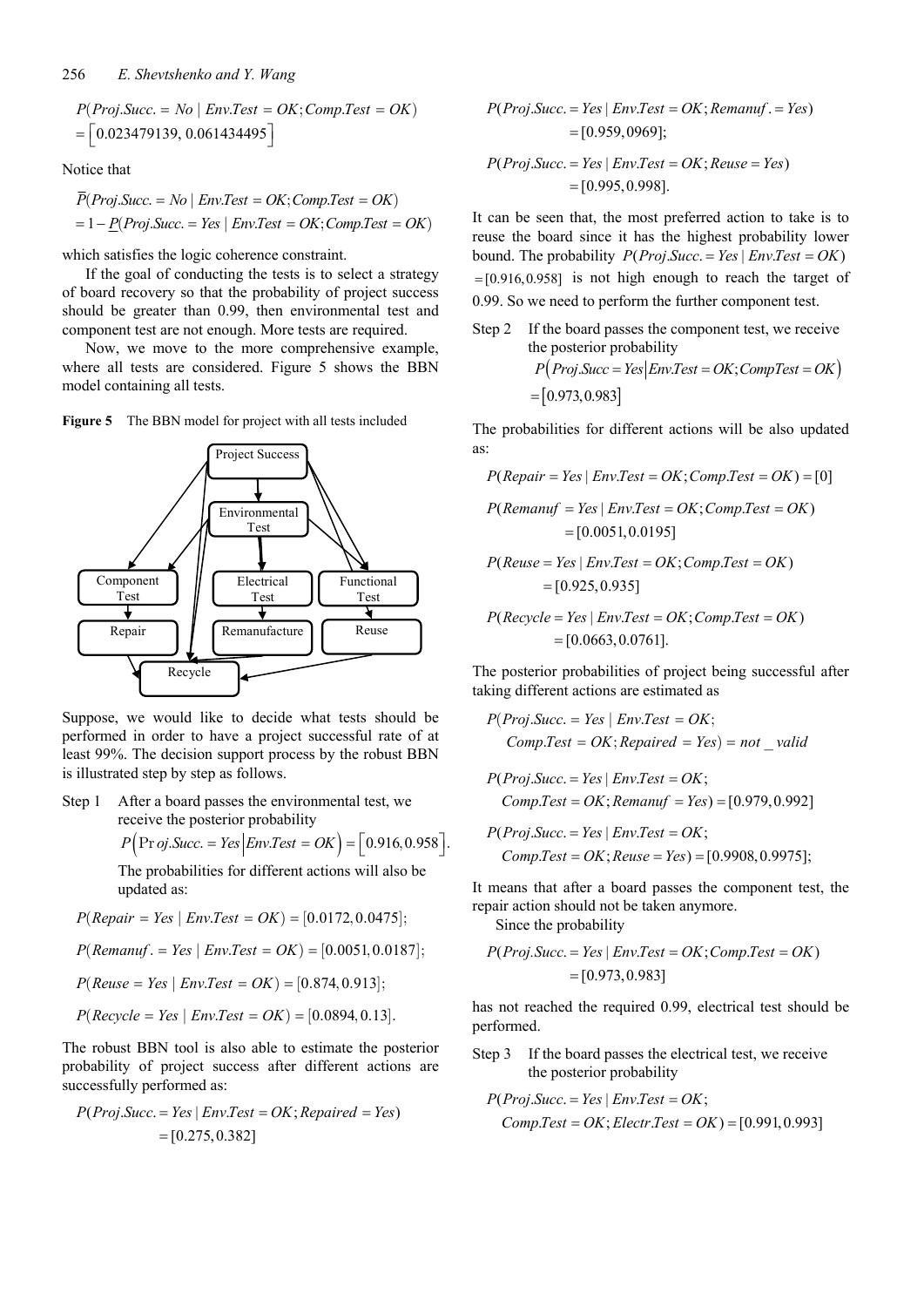The probabilities for different actions are also updated as:

 $P($ Repair = Yes  $| Env.Test = OK;$  $CompTest = OK$ ; Electr.Test =  $OK$ ) = [0]

 $P(Remanut = Yes \mid Env.Test = OK;$  $Comp.Test = OK$ ; Electr.Test =  $OK$ ) = [0]  $P($ *Reuse* =  $Yes | Env.Test = OK;$  $CompTest = OK$ ; Electr.Test =  $OK$ ) =  $[0.942, 0.944]$ 

 $P(Recycle = Yes \mid Env.Test = OK;$  $Comp.Test = OK$ ; *Electr*.*Test* =  $OK$ ) = [0.0566,0.0581]

The posterior probabilities of project being successful after different actions are taken are estimated as:

$$
P(Proj.Succ. = Yes \mid Env.Test = OK; Comp.Test = OK;
$$
  
\n
$$
Electr.Test = OK; Repaired = Yes) = not\_valid
$$
  
\n
$$
P(Proj.Succ. = Yes \mid Env.Test = OK; Comp.Test = OK;
$$
  
\n
$$
Electr.Test = OK; Remanuf = Yes) = not\_valid
$$
  
\n
$$
P(Proj.Succ. = Yes \mid Env.Test = OK; Comp.Test = OK;
$$
  
\n
$$
Reuse = Yes) = [0.99955, 0.99963]
$$

When the electrical test is passed, the posterior probability of project success becomes  $P(Proj.Succ = Yes \mid Env.Test = OK; Comp.Test = OK)$  $Electr. Test = OK$  = [0.992, 0.995]

The probability of project being successful is high enough to meet the minimal requirement. The result suggests that the further functional test is not necessary.

As illustrated by the above procedure, the robust BBN tool monitors the upper and lower bounds of posterior probabilities until the lower bound of project success probability is high enough. It is also possible to predict the probability of success after every action and decide what should be made next. This allows us to increase the effectiveness and robustness of decision-making.

In summary, the robust BBN mechanism considers the latest available evidence. It recalculates and updates posterior data after new information is available. The uncertainties can be monitored and used to estimate the worst case scenario. The imprecise probabilities can increase the confidence of decision-makers compared to the traditional precise probabilistic reasoning. While, probabilistic distributions provide more information than deterministic estimations, interval probabilities can provide even more information than precise probabilities.

## **6 Concluding remarks**

In this paper, we presented a robust probabilistic reasoning framework based on imprecise probabilities for robust decision support. This model explicitly differentiates uncertainty from variability and incorporates uncertainty factors due to lack of perfect knowledge. Interval probabilities are used to represent classes of possible variations instead of precise ones, which captures

imprecision and indeterminacy. This allows us to consider all possible scenarios between extreme cases during probabilistic reasoning. A GBR was developed based on interval probabilities such that reliable decision-making can be supported. This robust decision support tool is useful in PLM in collaborative networks, where lack of data and information increases risks of decision-making. The new approach can be used to improve the robustness of decisions under high uncertainties in IDSSs.

### **Acknowledgements**

E.S. would like to thank the support from the Estonian Ministry of Education and Research for targeted financing scheme SF0140113Bs08. The authors also appreciate Heba Hamza for her discussions.

#### **References**

- Adam, K. (2004) 'On relation between robust and Bayesian decision making', *Journal of Economic Dynamics & Control*, Vol. 28, pp.2105–2117.
- Carter, C.R. and Ellram, L.M. (1998) 'Reverse logistics: a review of the literature and framework for future investigation', *Journal of Business Logistics*, Vol. 19, No. 1, pp.85–102.
- Dempster, A. (1967) 'Upper and lower probabilities induced by a multivalued mapping', *Annals of Mathematical Statistics*, Vol. 38, No. 2, pp.325–339.
- Dev, S. and Story, J.A. (2005) 'A Bayesian network approach to root cause diagnosis of process variations', *International Journal of Machine Tools & Manufacture*, Vol. 45, pp.75–91.
- Dubois, D. and Prade, H. (1998) *Possibility Theory: An Approach to Computerized Processing of Uncertainty*, Plenum, New York.
- Ferson, S., Nelson, R.B., Hajagos, J., Berleant, D.J., Zhang, J., Tucker, W.T., Ginzburg, L.R. and Oberkampf, W.L. (2004) 'Dependence in probabilistic modeling, Dumpster-Shafer theory and probability bounds analysis', Vol. 3072, unlimited release.
- Hamza, H., Wang, Y. and Bidanda, B. (2007) 'Modeling total cost of ownership utilizing interval-based reliable simulation technique in reverse logistics management', Paper presented at the *IIE Annual conference and Exposition*, 19–23 May 2007, Nashville, TN.
- Huang, G.Q. and Mak, K.L. (2003) *Internet Applications in Product Design and Manufacturing*, Springer, Berlin.
- Insua, D.R. and Ruggeri, F. (Eds.) (2000) *Robust Bayesian Analysis*, Springer, New York.
- Kao, H.Y., Huang, C.H. and Li, H.L. (2005) 'Supply chain diagnostics with dynamic Bayesian networks', *Computers & Industrial Engineering*, Vol. 49, pp.339–347.
- Knemeyer, A.M., Ponzurick, T.G. and Logar, C.M. (2002) 'A qualitative examination of factors affecting reverse logistics systems for end-of-life computers', *International Journal of Physical Distribution and Logistics Management*, Vol. 32, No. 6, pp.455–479.
- Molchanov, I. (2005) *Theory of Random Sets*, Springer, London.
- Möller, B. and Beer, M. (2004) *Fuzzy Randomness: Uncertainty in Civil Engineering and Computational Mechanics*, Springer, Berlin.